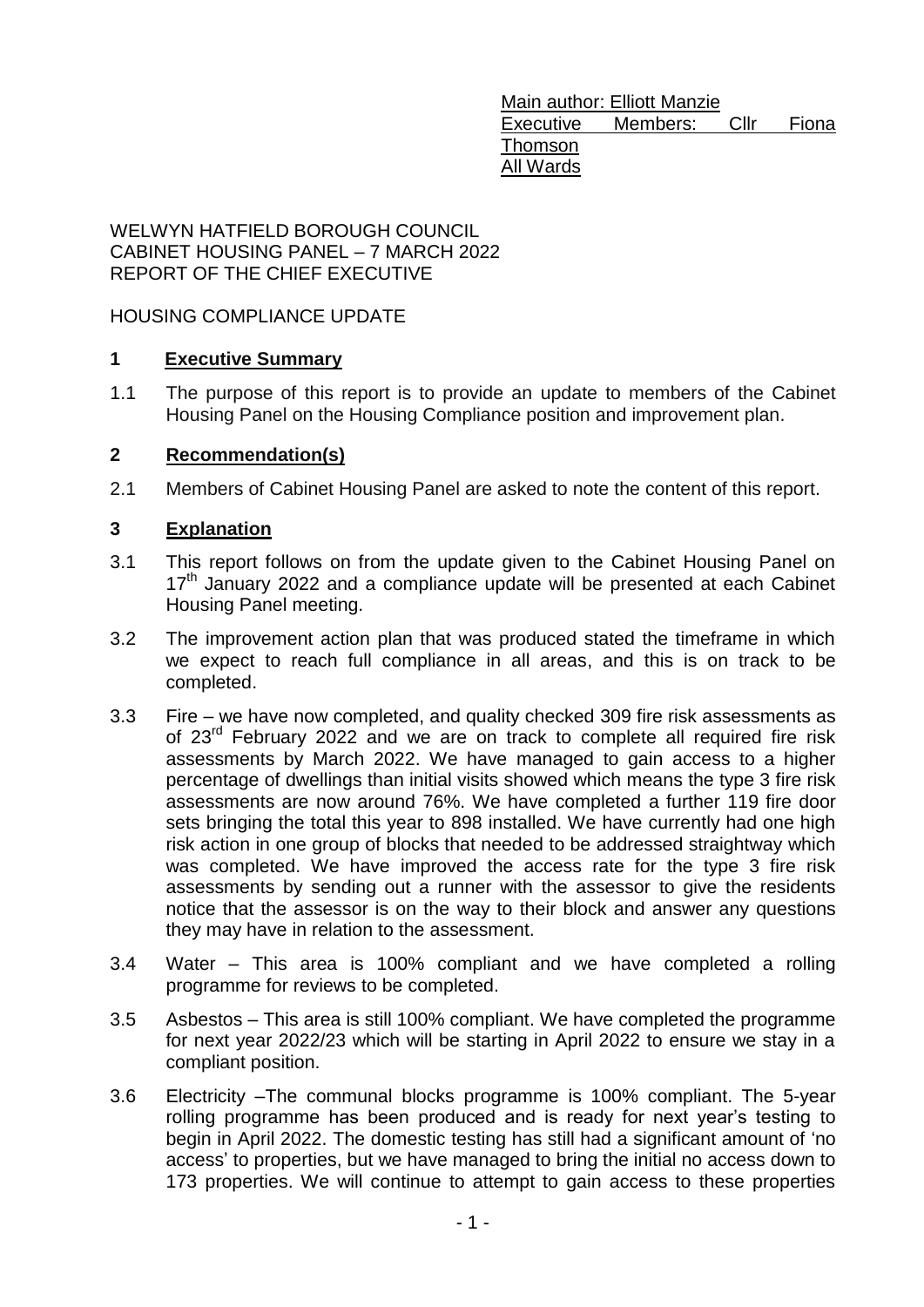and ensure they are completed. We have so far attended two appointments at all the no access property these appointments were sent to the residents in letters with a minimum of 7 days notice. We have also sent two further letters explaining the process and requesting they contact us to book an appointment. Further to this we have called each resident and booked further appointments where possible and assisted in any issues they may have. We will continue with the next stage of the no access where needed but as this does take some time will continue to attempt to contact to book in appointments where we can.

- 3.7 Gas This area has two parts; domestic (dwellings); and, communal (blocks). The communal blocks are 100% compliant and the domestic is 99.99% compliant with 1 property outstanding due to access issues which we are following the process to complete.
- 3.8 Lift This area continues to be 100% compliant.
- 3.9 We are completing rolling programmes for all areas of compliance which will all be completed by March 2022.

## **Implications**

## **4. Legal Implications**

4.1 There is potential for further regulatory action if the council does not reach a compliant position.

## **5. Financial Implication(s)**

5.1 This report is for information only and there are no direct financial implications arising from the recommendations.

#### **6. Risk Management Implications**

6.1 There is potential for reputational damage if the council does not reach a compliant position within an appropriate timeframe.

## **7. Communication**

- 7.1 We have regular communications and engagement meetings with the regulator of social housing to ensure the progress required is completed.
- 7.2 We have continued to update the website with information on the compliance position and are actively writing the residents when works are being completed within their home or communal block.
- 7.3 We have a dedicated email address for tenants to contact if they have any questions or concerns relating to any of the compliance areas.
- 7.4 We have communicated with the Hertfordshire Fire Service and are scheduling in regular meetings with them to discuss progress.

## **8. [Security & Terrorism Implication\(s\)](#page-0-2)**

8.1 There are no security and terrorism implications arising from this report.

## **9. [Procurement Implication\(s\)](#page-0-2)**